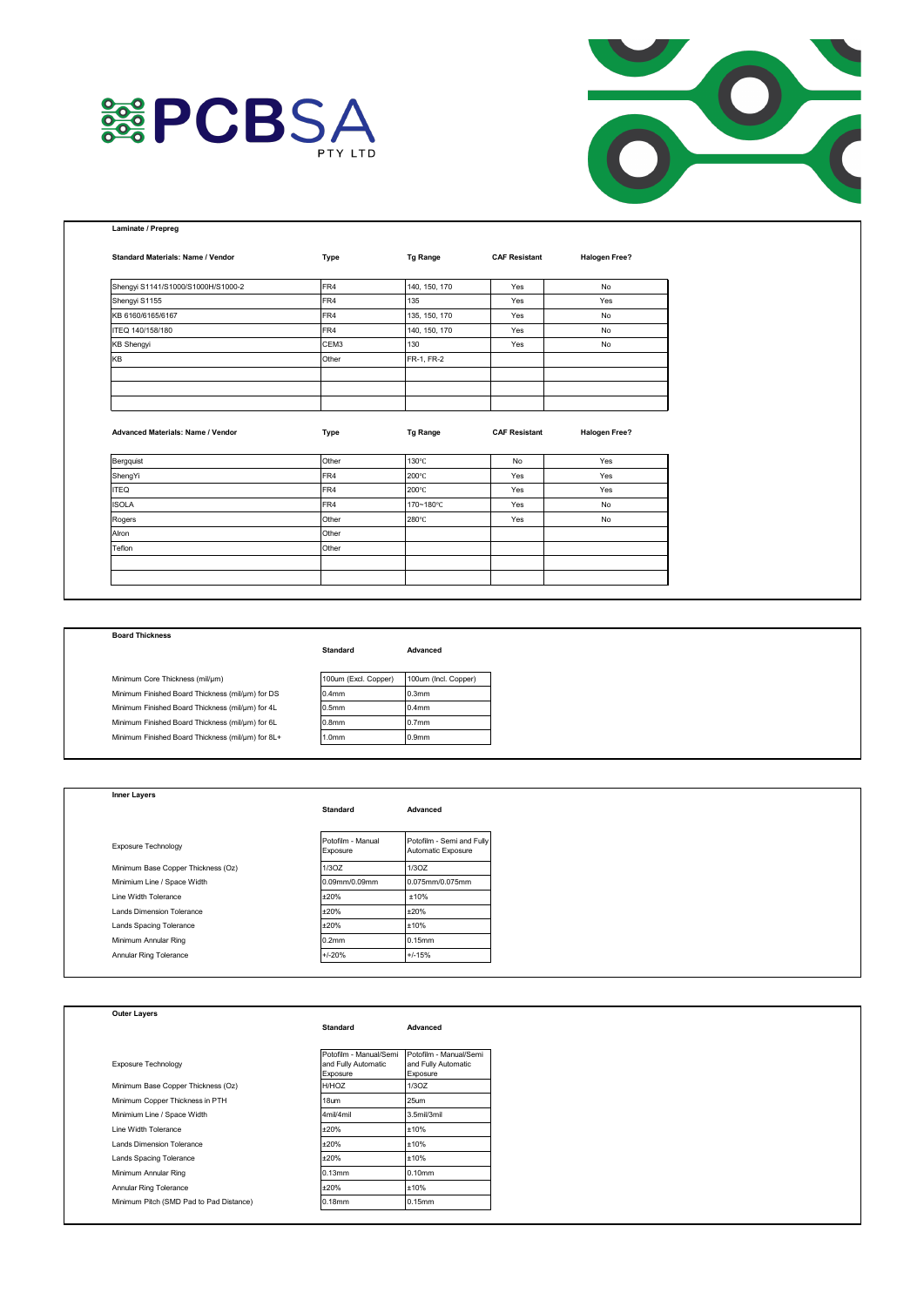

| Multilayer Build-Up                                                 |                    |                    |  |
|---------------------------------------------------------------------|--------------------|--------------------|--|
|                                                                     |                    |                    |  |
| Sequential Build-Up?                                                | Yes                |                    |  |
|                                                                     |                    |                    |  |
|                                                                     | <b>Standard</b>    | Advanced           |  |
|                                                                     |                    |                    |  |
| Maximum Layer Count                                                 | $16 - 36$          | 48                 |  |
| Layer to Layer Registration Tolerance                               | 0.075mm            | $0.05$ mm          |  |
|                                                                     |                    |                    |  |
|                                                                     |                    |                    |  |
| <b>Drilling</b>                                                     |                    |                    |  |
| <b>Standard Drilling</b>                                            | <b>Standard</b>    | Advanced           |  |
|                                                                     |                    |                    |  |
| Aspect Ratio                                                        | 1:8                | 1:12               |  |
| Minimum Size for Finished Round Hole (PTH, Mech. Drilling)          | 0.15mm             | 0.13mm             |  |
| Round Hole Size Tolerance (PTH, Mech. Drilling)                     | ±0.075mm           | ±0.05mm            |  |
| Minimum Round Hole Size Diameter (NPTH, Mech. Drilling)             | 0.2 <sub>mm</sub>  | $0.2$ mm           |  |
| Round Hole Size Tolerance (NPTH, Mech. Drilling)                    | ±0.05mm            | ±0.05mm            |  |
| Minimum Round Hole Size Diameter (NPTH, Punching)                   | 0.8 <sub>mm</sub>  | 0.8 <sub>mm</sub>  |  |
| Round Hole Size Tolerance (NPTH, Punching)                          | ±0.13mm            | ±0.10mm            |  |
| Microvias Diameter                                                  | $0.15$ mm          | $0.10$ mm          |  |
|                                                                     |                    |                    |  |
| H <sub>D1</sub>                                                     |                    |                    |  |
|                                                                     |                    |                    |  |
| Via-in-pad?                                                         | Yes                |                    |  |
| Staggered Vias?                                                     | Yes                |                    |  |
| Stacked Vias?                                                       | Yes                |                    |  |
| Copper Filled Vias?                                                 | Yes                |                    |  |
| Sequential Build-Up?                                                | Yes                |                    |  |
|                                                                     |                    |                    |  |
|                                                                     | <b>Standard</b>    | Advanced           |  |
| Laser Drilled Diameter for Microvias                                | 0.10mm             | 0.075mm            |  |
| Laser Drilled Microvias Aspect Ratio                                | 0.8:1              | 1.0:1.0            |  |
| Maximum Depth for Laser Drilled Microvias                           | 0.09               | 0.12               |  |
| <b>HDI Construction</b>                                             | Type I             | Type II            |  |
| <b>Build-Up Layers</b>                                              | $+N+1$             | $2 + N + 2$        |  |
| Layer to Layer Registration Tolerance for Build-Up                  | 0.09mm             | 0.075mm            |  |
|                                                                     |                    |                    |  |
|                                                                     |                    |                    |  |
|                                                                     |                    |                    |  |
| <b>Solder Mask Printing</b>                                         |                    |                    |  |
|                                                                     | <b>Standard</b>    | Advanced           |  |
|                                                                     |                    |                    |  |
| Solder Mask Type (Matt)                                             | LPI, Silkscreen    | LPI, Silkscreen    |  |
| Solder Mask Type (Glossy)                                           | LPI, Silkscreen    | LPI, Silkscreen    |  |
|                                                                     | 4mil               | 3mil               |  |
| Minimum Solder Mask Trace                                           |                    |                    |  |
| Minimum Solder Mask Clearance<br>Solder Mask Registration Tolerance | 3mil<br>$+/-3$ mil | 2mil<br>$+/-2$ mil |  |

#### ing / Milling

#### Standard Advanced

| Minimum Clearance Between Tracks and Milling | 0.25mm     | 0.20mm     |
|----------------------------------------------|------------|------------|
| Milling / Routing Tolerance                  | $+/-5$ mil | $+/-4$ mil |

#### Electrical Test

Standard **Advanced** 

| Test Fixtures & Flying<br>Probes | <b>Test Fixtures &amp; Flving</b><br>Probes |  |
|----------------------------------|---------------------------------------------|--|
| ±10%                             | ±8%                                         |  |
| $50\Omega$                       | $20\Omega$                                  |  |
| 20MQ                             | 30MO                                        |  |
| 100V/300V                        | 100V/300V                                   |  |
|                                  |                                             |  |